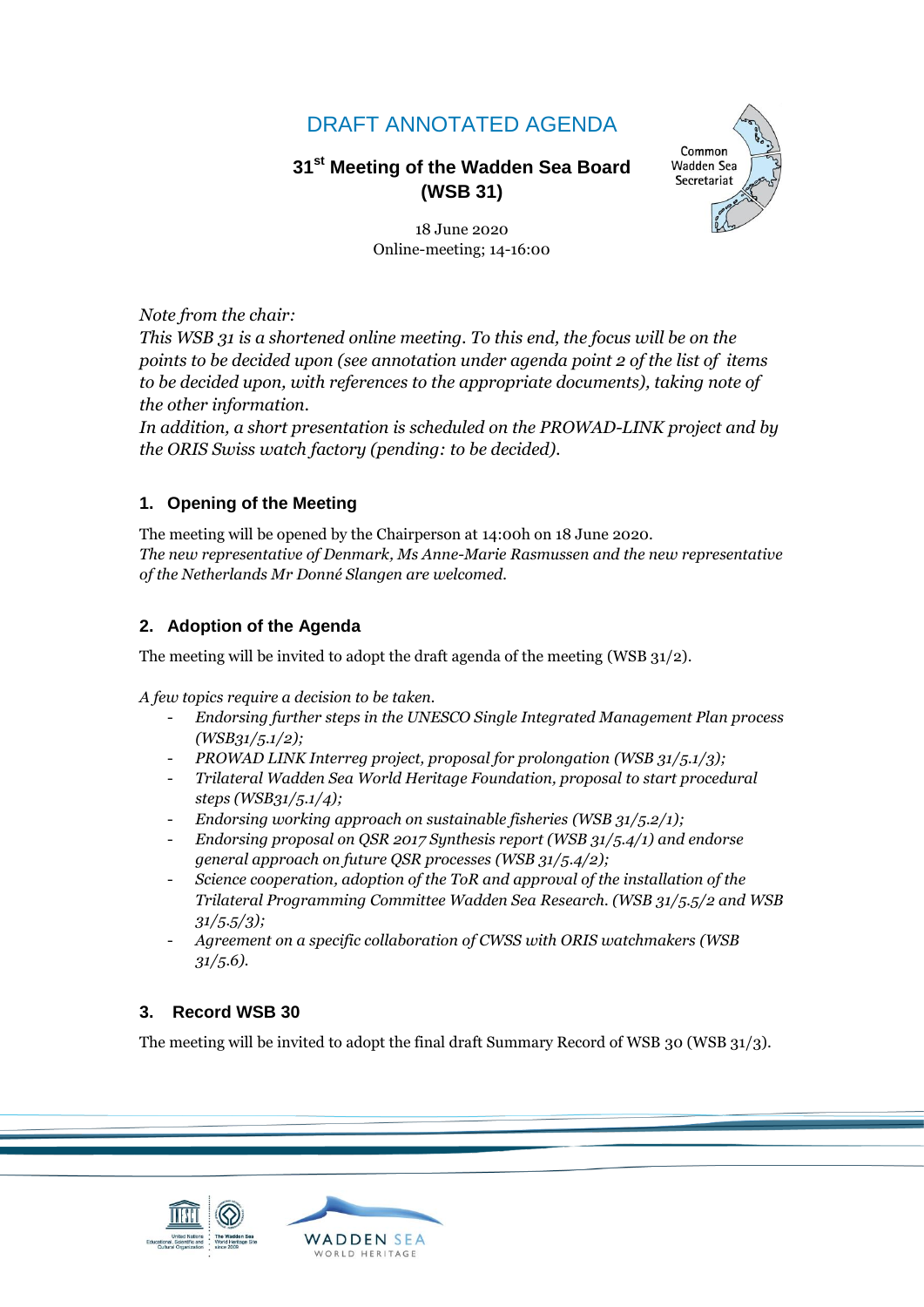# **4. Announcements**

Delegates and observers will be invited to make announcements relevant to the cooperation. *15th International Scientific Wadden Sea Symposium* 2021, *by Schleswig-Holstein and CWSS (WSB31/4/1).*

*Announcements by CWSS (WSB31/4/2).*

#### **5. Implementation Leeuwarden Declaration**

The meeting will be invited to discuss progress in the implementation of the Leeuwarden Declaration. Due to the time limitation of the online meeting, please refer to the documentation and we will only discuss urgent issues.

- 5.1 Wadden Sea World Heritage
	- *The progress report of the Task Group World Heritage (WSB 31/5.1/1).*
	- *The development of the Single Integrated Management Plan (WSB 31/5.1/2).*
	- *The progress report of the Interreg PROWAD LINK project. The extension of the PROWAD LINK project requires specific endorsement (WSB 31/5.1/3).*
	- *Proposal by Germany to establish a Trilateral Wadden Sea World Heritage Foundation, including draft statutes (WSB 31/5.1/4).*
- 5.2 Nature conservation and integrated ecosystem management
	- *The progress report of the Task Group Management. (WSB 31/5.2/1).*
	- *Wadden Sea Flyway Initiative IKI (International Climate Initiative) project outline application 'Climate Resilient East Atlantic Flyway' by CWSS (WSB 31/5.2/2).*
- 5.3 Climate

*Progress in Climate Vulnerability Index (CVI) report by the CWSS (WSB 31/5.3).*

- 5.4 Trilateral Monitoring and Assessment Programme
	- *The progress report of the Task Group Monitoring and Assessment (WSB 31/5.4/1).*
	- *Proposal QSR by Task Group Monitoring and Assessment and CWSS (WSB 31/5.4/2).*
- 5.5 Science cooperation
	- *Progress report of the Road Map Committee – Trilateral Research Agenda.(WSB31/5.5/1).*
	- *Proposal to adopt the TOR of the proposed Trilateral Programming Committee Wadden Sea Research (TPC-WSR) (WSB 31/5.5/2).*
	- *Proposal to appoint the nominated members and chair of this TPC-WSR, installation of this TPC-WSR foreseen in September 2020 (WSB 31/5.5/3).*
	- *A 1 st approach on Wadden Sea research prioritisation (WSB 31/5.5/4).*
- 5.6 Communication and Education *Proposal for the cooperation of CWSS with ORIS (WSB 31/5.6).*

## **6. Wadden Sea World Heritage Partnership Hub/Center**

*Progress report of the Operational team Partnership Hub (WSB31/6)*

#### **7. Wadden Sea Board Advisors: Wadden Sea Forum; Wadden Sea Team**

- *Progress report of the Wadden Sea Forum (WSB31/7.1).*